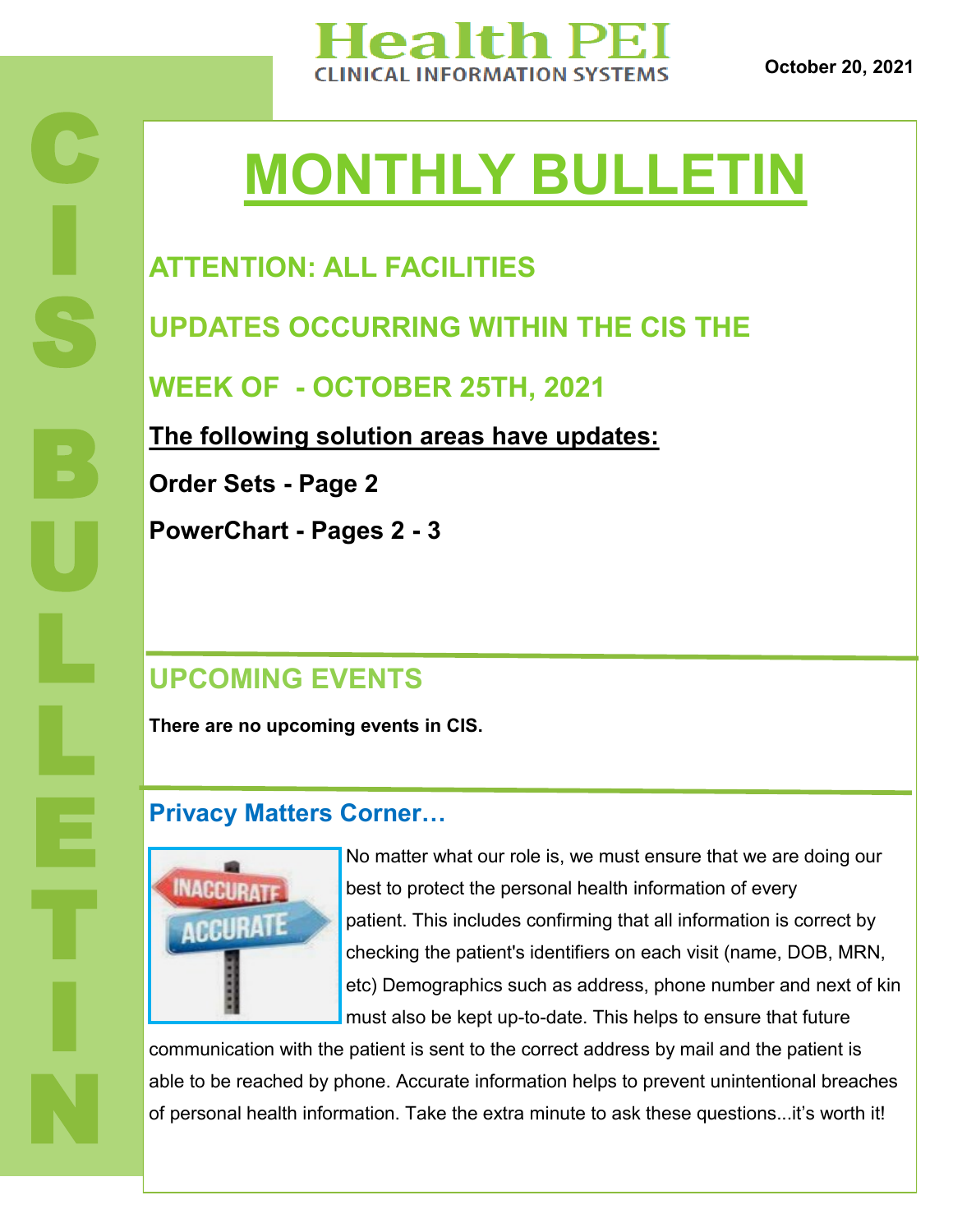

## **Order Set Update:**

- 1. Updates to Alcohol Withdrawal Admit Order Set
- 2. Updates to the Benzodiazepines for Alcohol Withdrawal Order Set
- 3. Updates to COVID-19 Med Admit Order Set
- 4. 6 New ED/CEC Medical Directives: Tetanus, Abdominal Pain and Puncture Wounds, Chest Discomfort and Suspected Referred Pain, Suspected Fracture and Dislocation, Fever and Pain Control in the Pediatric patient.

### **PowerChart Update:**

**REMINDER: MPTL.** The MPTL is not to be set to 'assign tasks' as this will prevent you from seeing all your tasks/consults. It should be set to Departmental view. Right click over the words on the grey bar to select Customize Patient View. On the Task list properties box, deselect View Assigned Tasks. To see tasks/consults at the facility level, select that facility, Click OK. To see tasks/consults at a Unit level, expand the + twice and select the units/locations which are under your care. Click OK. Then go Task> Exit to retain your settings.